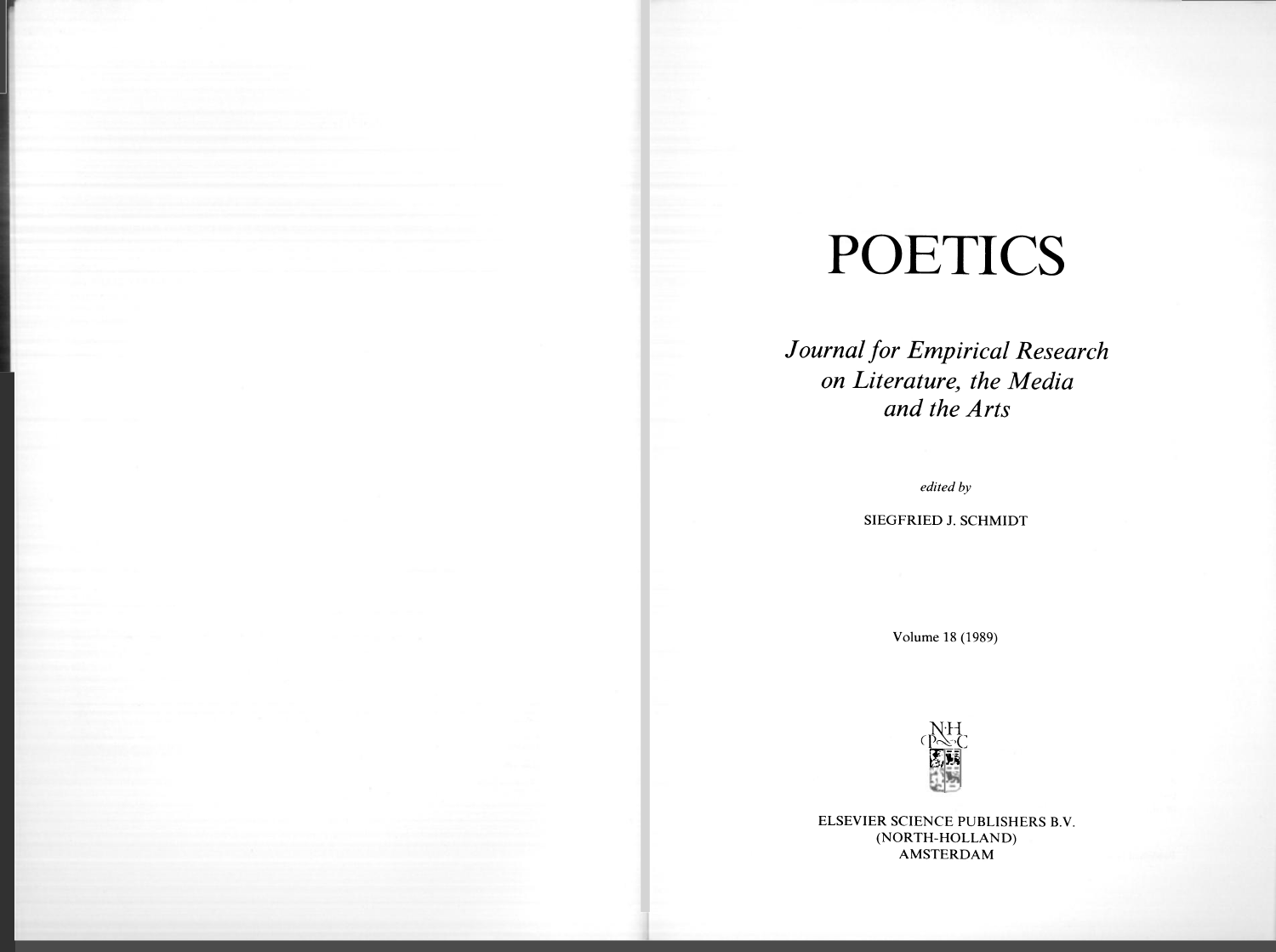**Poetics 18 (1989) 93-111 North-Holland** 

# **CHANGE IN SOCIETY CAN ARISE ONLY FROM CULTURAL CHANGE**

# **Literary Studies as Self-Will and Consensus, as Essay, Empiricism and Application**

## Bernd SCHEFFER \*

**Change in society can arise only from cultural change. Literature and Literary Studies represent subsystems within a more comprehensive cultural system in which all patterns of experience and processing of reality are generated, maintained and transformed. Cultural and social transformation result from active observation, in the sense of critical and individual actions outside conventional and consensual action-patterns: through individual, independent, self-willed, through creative actions. Literature and Literary Studies should intensify this type of observation: not only must literature itself continuously propagate new possibilities of actions, but also the discourse on literature could be intensified to an essayistic activity with constant innovation. The basis of cultural change lies in the need for goal-orientated action and in the need to continuously define these goals. Literature and Literary Studies function in the context of this goal-orientation and goal-definition. Observation leads to cultural and social change when, as a result of observation, new domains and new forms of social and cultural praxis, that is, of new consensual and conventional domains, are created. To act in consensual and conventional domains describes at the same time the mode in which science operates. Literary Studies (as a cultural science) should proceed empirically and have an orientation towards practical application.** 

# **1. Introduction**

Students and graduates in Literary Studies bringing about cultural change in cities, city districts and regions - more comprehensive and quite different from the kind of image-maintenance carried out for a city by an advertising agency, or the usual work done by a city's cultural bureau: for it would not be the city's image that would be changed, but instead, step by step, the situation itself. Students and graduates in Literary Studies producing their own broadcast for the local studios of their regional radio station: university digests, programmes on culture and literature, information, discussion and advice presented in a novelly far-reaching way. Students and graduates in Literary Studies being trained not only in journalistic skills, but learning and practising modern forms of social criticism as well: familiar with mechanisms of com-

**\* Author's address: B. Scheffer, Stapenhorsterstr. 125c, 4800 Bielefeld, FRG .** 

**0304-422X/89/\$3.50 © 1989, Elsevier Science Publishers B.V. (North-Holland)**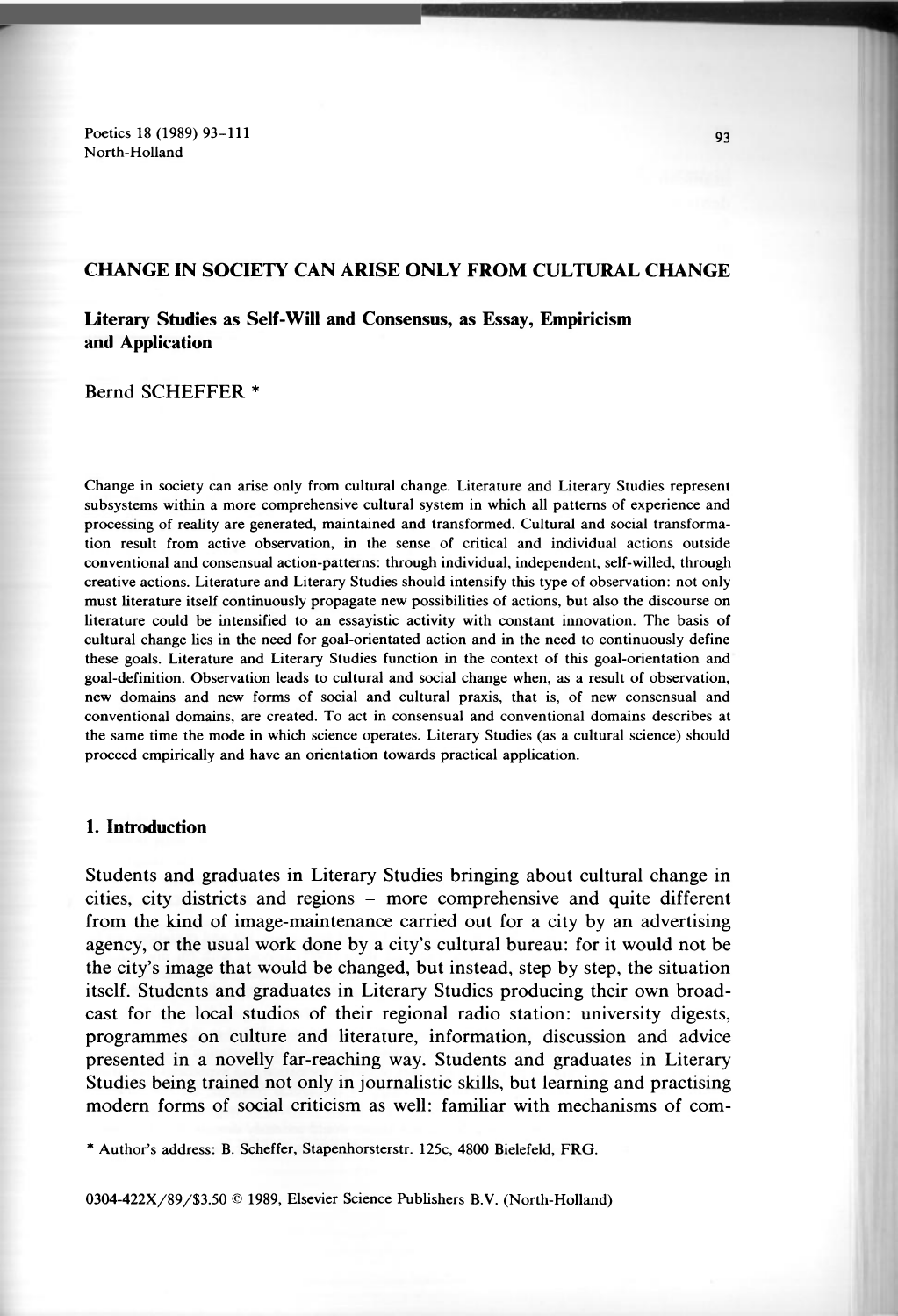## 94 *B. Scheffer / Change in society*

munication as well as with strategies of argumentation and interaction. Students and graduates in Literary Studies preparing language-learning videos for foreigners in cooperation with the tourist offices in their cities. Students and graduates in Literary Studies presenting empirically based studies, not only of the production and reception of literature, but of film and television as well. All these model projects are realizable; indeed they already exist (in the initial stages). Our predominantly technology-orientated culture can be challenged to make its mechanisms and the principles of its dominance really clear (perhaps for the first time).

In an attempt to bring some clarity into an area that has become increasingly complex and obscure ('Literary Studies: Their present state and future outlook'), and in an attempt to offer some new distinctions for problem-solving, I shall be referring in this essay to the discussion around 'Radical Constructivism'. <sup>1</sup> Not all the basic assumptions of Radical Constructivism are unquestioningly accepted by constructivists, nor are the implications for Literary Studies which arise from them. <sup>2</sup> In relation to Literary Studies, a constructivist perspective would have to be taken as being in opposition to the positions taken by social theory, social history and ideology critiques.

Social change would not be that which one might call 'change in the objective social relations': in the constructivistic view, it is not society, nor the external world, nor reality which determines human behaviour, but instead constructivists prefer to observe how people in an environment together with other living systems *construct* their reality in a way that is *subject-dependent*  (not to be confused with 'only subjective'). 'Subject-dependent' means, in terms of constructivist models of thought, 'that which we experience and learn, recognize and know, is necessarily built from our own building-blocks

**2 For example, the question of the extent to which life and perception, life and cognition can be equated is disputable. In this connection, Gerhard Roth (1987) opposes with (in my opinion) convincing arguments certain of Maturana's basic assumptions. I disagree with some of the conclusions with regard to Literary Studies which Siegfried J. Schmidt (1987) and Gebhard Rusch (1987b) have developed from basic constructivist assumptions. This becomes clearer in the course of my article; my objection is not to the conclusion that science, including that of literature, must**  proceed empirically, but I am sceptical about the rôle assigned to 'Interpretation'. Because when **one connects the interpretative procedure with that of theory formation and hypothesis formation, interpretation is no longer displaced from the range of theoretical methods; on the contrary, interpretation appears as the situation at the start and at the end also of empirical work. On the assumption that neither of the writers mentioned above would seriously dispute this, it remains only to clarify which phenomena of Literary Studies could be described as 'Interpretation'.** 

and can only be recognized in terms of our way of building' (von Glasersfeld (1981: 35)).

The following theses will be further explained:

*Thesis 1:* Change in society can arise only from cultural change.

*Thesis la:* Literature and Literary Studies represent sub-systems within a more comprehensive cultural system in which all patterns of experience and processing of reality are generated, maintained and transformed.

*Thesis 2:* Cultural and social transformation result from active observation, in the sense of critical and individual actions outside conventional and consensual action-patterns: through individual, independent, self-willed, through creative actions.

*Thesis 2a:* Literature and Literary Studies should intensify this type of observation: not only must literature itself continuously propagate new possibilities of actions, but also the discourse on literature could be intensified to an essayistic activity with constant innovation.

*Thesis 3:* The basis of cultural change lies in the need for goal-orientated action and in the need to continuously define these goals.

*Thesis 3a:* Literature and Literary Studies function in the context of this goal-orientation and goal-definition.

*Thesis 4:* Observation leads to cultural and social change when, as a result of observation, new domains and new forms of social and cultural praxis, that is, of new consensual and conventional domains, are created. To act in consensual and conventional domains describes at the same time the mode in which science operates.

*Thesis 4a:* Literary Studies (as a cultural science) should proceed empirically and have an orientation towards practical application.

## **2. On Thesis 1**

Change in society can arise only from cultural change. In the constructivist view, social relations are those relations which are, as a result of similar cognitive processes, produced and maintained by the individual participants in the social system. It is not perception adequate to reality which is important, but instead the rules of construction themselves become central: the cognitive processes of the construction of reality. 'There is no distinction between perception and interpretation. The act of perception is the act of interpreta- $\tilde{t}$ <sub>tion</sub>' (von Glasersfeld and Richards (1984: 18)).<sup>3</sup> All cognitions are, in this perspective, determined by the nature of the body's biological self-organization ('Autopoiesis') and through the self-referential organization of the human

**3 The quotations in this article are not identical with the English originals (with the exception of Maturana (1980) and Williams (1961)).** 

**<sup>1</sup> Some good introductions to the basic concepts of 'Radical Constructivism' can be found in Schmidt (1987), Gumin and Mohler (1985) and Rusch (1987). Similar 'constructivist' postulations have of course been present for a long time in the history of European thought, what is new in Radical Constructivism is, however, the synthesis of these postulates into a coherent, empiricallybased concept. In the wider realms of constructivist thinking, 'new conceptions of central categories of European thought and action are developing and influencing politics, science and art as well as daily life' (Schmidt (1985: 19)).**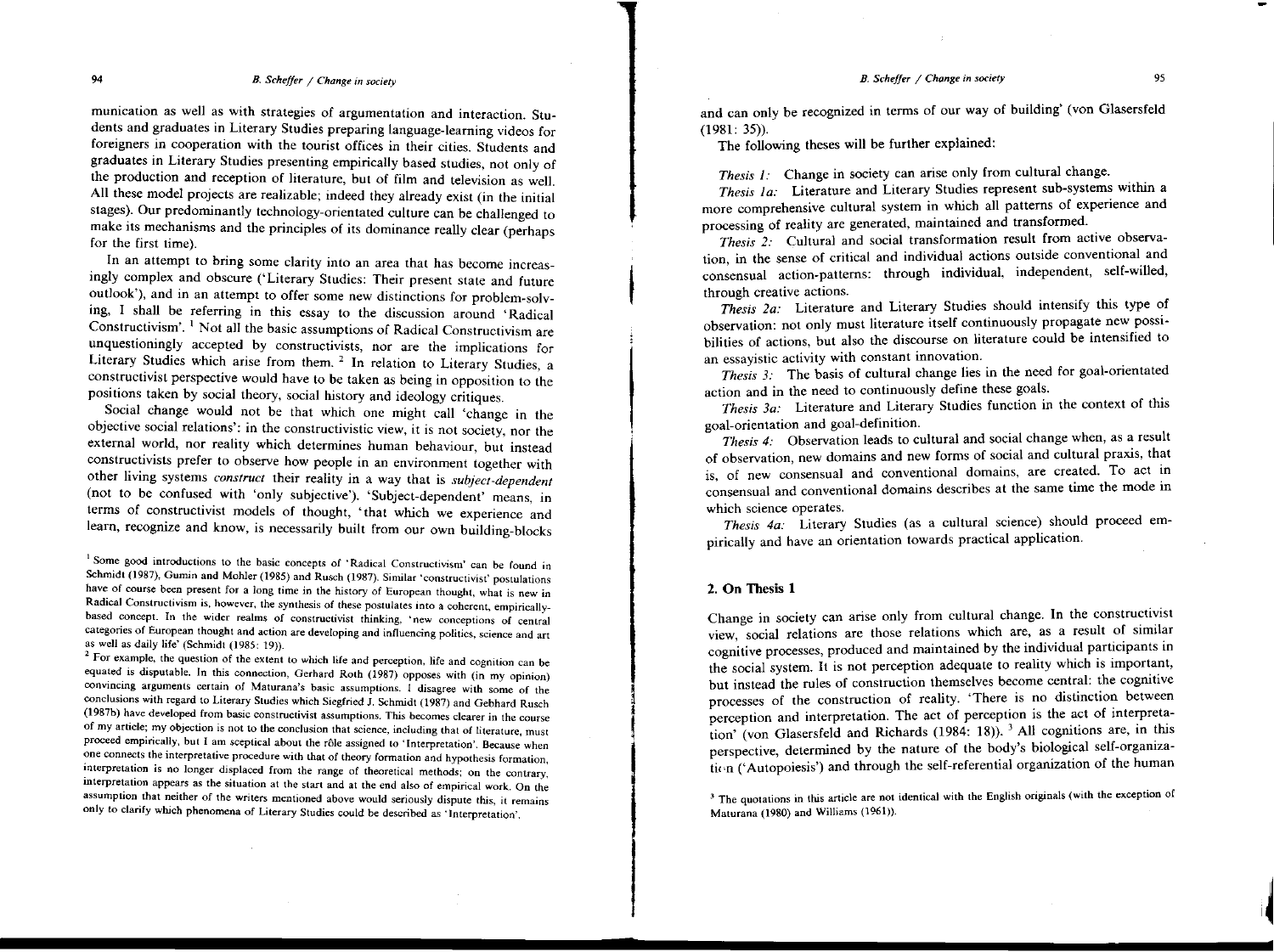### 96 *B. Scheffer / Change in society*

brain, but not by the conditions of an objectively given and independent reality. Reality appears as the result of the respective model of reality: *reality, including technical reality, appears as a cultural phenomenon,* and in this sense each change can be understood as a cultural change.

One often hears that the importance of culture and cultural studies is being drastically reduced in the 'technological era': but this means that the opportunity is being lost to understand the present faith in technology and technological praxis as cultural phenomena as well: there is nothing to say that technology *must* expand. Technological change only arises in a cognitive climate, in a cultural situation, in which precisely such a change is especially favoured. This favourable predisposition is by no means coincidental, but it is - and this is the crucial point - also not inevitable. Social change is under no circumstances change which occurs by a better-adapted processing of a changed objective reality. Social change does not follow the 'imperatives', the 'own dynamic', of technological developments; on the contrary, its 'imperatives' and its 'own dynamic' are manifestations resulting from precisely this favourable predisposition. The thesis that social change can arise only from cultural change thus no longer has the character of an aggressive reaction resulting from feelings of inferiority, it appears instead profane and self-evident and this alone is what is unusual about the central thesis. 'Wars do not simply happen, we make them; poverty is no historical coincidence, it is our own work, because we want a world with all its anti-social advantages, as it results from the ideological justification of competition; (...)' (Maturana (1985: 14)). Thought does not begin only with loss, nor need loss necessarily lead to an alteration in thought: no catastrophe, no downfall of a regime inevitably produces a cognitive change. For many old party members the old ideologies can remain completely functional and fully integrated until their deaths. There is, in short, no objective situation which necessarily enforces a cognitive change, *whereas the opposite is, on the other hand, continuously present.* 'A system can only be destroyed by destroying the relations which constitute it, and conversely a system can only be brought into being by the production of those relations of which it is composed. There is no other possibility. If mankind is to set up a new society, it must produce new interpersonal relations, and to do this, it must alter its cognitive domain' (Maturana (1982: 313)).

Early constructivist reflections by English drama- and cultural theorist, Raymond Williams (based in turn on the theses of the English biologist Y.Z. Young) already determine the closest of connections between the experience of reality on the one hand and culture on the other, that is between social change and cultural change:

**'(...) but there can be little doubt that henceforth we must start from the position that reality**  *as we experience it* **is in this sense a human creation; that all our experience is a human version of the world we inhabit. (...) But, further, there is not only variation between cultures, but the**  **individuals who bear these particular cultural rules are capable of altering and extending them, bringing in new or modified rules by which an extended or different reality can be experienced. Thus, new areas of reality can be "revealed" or "created", and these need not be limited to any one individual, but can, in certain interesting ways, be communicated, thus adding to the set of rules carried by the particular culture.' (1961: 18)** 

The opposition between art and reality that is to be observed throughout the entire corpus of culture theory, in Williams' eyes, then falls away:

**'The contrast between art and reality can be seen, finally, as a false meaning.' (1961: 19)** 

**'Art is ratified, in the end, by the fact of creativity in all our living. Everything we see and do, the whole structure of our relationships and institutions, depends, finally, on an effort of learning, description and communication. We create our human world as we have thought of art being created. Art is a major means of precisely this creation. (...) If all reality must be**  learned by the effort to describe successfully, we cannot isolate "reality" and set art in **opposition to it, for dignity or indignity. If all activity depends on responses learned by the sharing of descriptions, we cannot set "art" on one side of a line and "work" on the other; we cannot submit to be divided into "Aesthetic Man" and "Economic Man".' (1961: 37, 38)** 

The greatest effect that culture (and therein ultimately also literature) can ever achieve in the process of social change, its greatest prospect, would be given in a model of a 'self-fulfilling prophecy', that is, in a model of an 'assumption or prediction which purely from the fact that it was made at all, causes the assumed, expected or predicted event to become reality (...)' (Watzlawick (1981: 91)). That which initially sounds like an ugly or all too delightful rumour becomes reality in the course of its spreading; cultural change ultimately produces a reality which would, without this change, never have been produced; it is criticism that indeed allows crises to exist at all. Did the rumour of certain experiences of love which was spread in works of fiction in the course of the 18th century in fact make these very experiences possible? 'From poem and novel, love came forth; it arose from the stages (...) ' (Manes Sperber (1964)).  $4$  Did the anti-fiction of the horror and impossibility of love disseminated in works of fiction in the course of the 20th century not reinforce precisely this horror and impossibility, if not indeed produce them? Where do the ideologies of happiness, the anti-social grandiosity, the collective narcissism, the normative ego-aesthetic 'Well,  $I$  like it!' come from? Has contem-

**4 More complete quotation: 'From literature, young people began, with held breath, with faltering heart-beat, to learn to love, i.e., how to use the words and the silences and the gestures, how, from near or far, to declare their feelings so as to awake passion in the opposite sex. From poem and novel, love came forth; it arose from the stages, as a word and style event, if one can put it like that, it empowered an ever-growing number of people who learned on the one hand how to enchant and on the other how to speak, to write, to glance up adoringly, to lower their eyes, sigh**  and smile understandingly when enchanted.'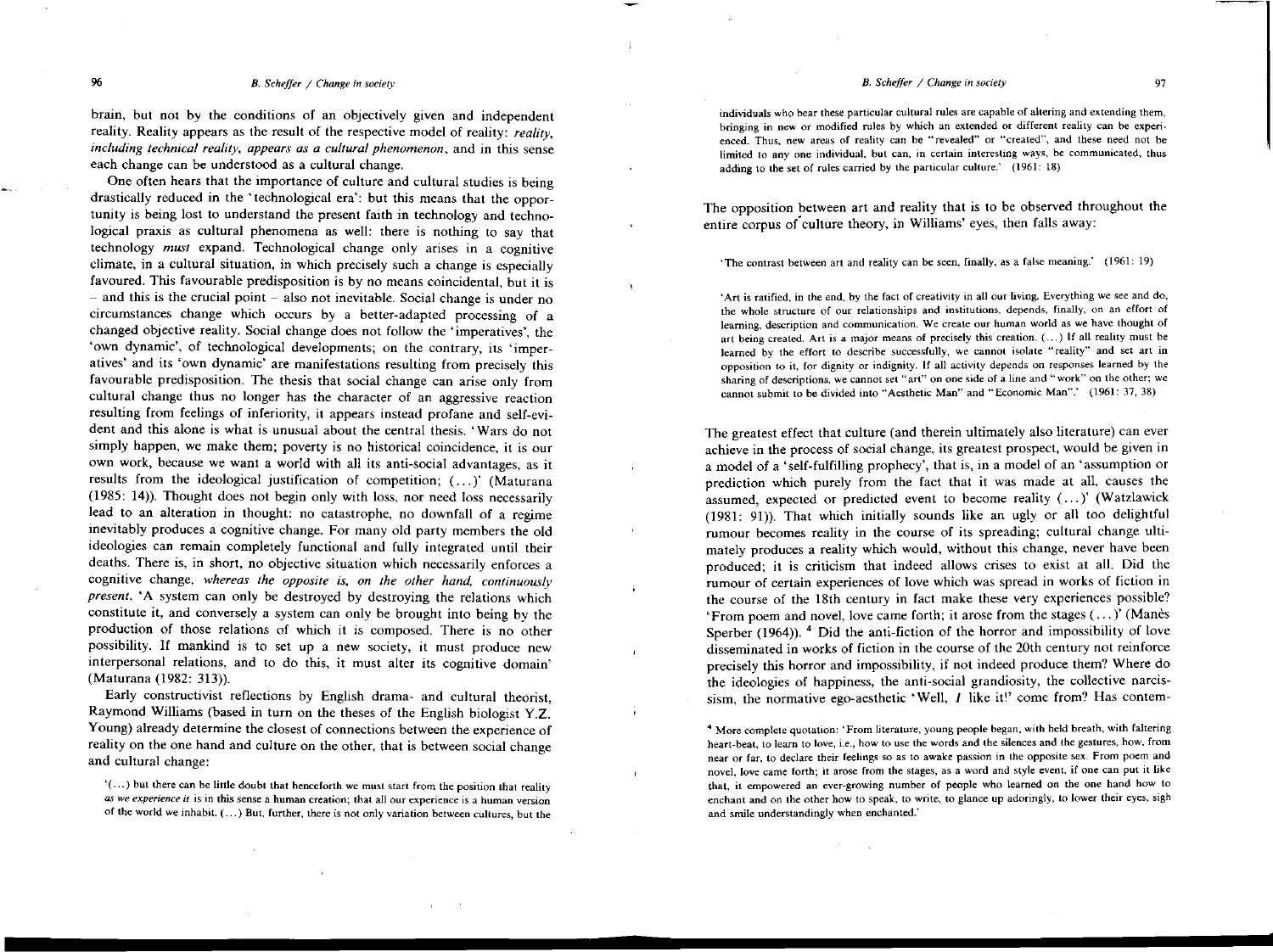porary literature merely simulated the usefulness of autobiographical self-experience, this possibly hopeless and somewhat arbitrary making available by request of an actual mental past? Is childhood (in the emphatic sense) originally a time-span and place of poetry? Does the *rumour* of loss of experience, of loss of the 'I' in fact produce the experience of loss as such, is it a question of some placebo-effect, of a toned-down, mild form of Voodoodeath, so to speak? (Voodoo-death: the conviction of the victim that the prophecy of his imminent horrible death will inescapably be fulfilled produces the reaction of extreme fear which then in fact does lead to death.) Is an anticipatory thought, a ' presicience of death' so rare in our culture too for the reason that our literature, with very few exceptions (e.g. in the poetry of Ernst Meister), does not occupy itself with this theme? <sup>5</sup> Patterns of experience and formation of reality stem, indisputably, from literature. 'Concrete Poetry' has been perpetuated in advertising (and elsewhere); Eugen Gomringer's prophecy of 'poetry as a means of organizing one's environment' (1969) has been, partly at least, fulfilled. On the other hand, one must naturally be aware of the fact that the number of these examples of literary self-fulfilling prophecies is quite finite: the inevitability of the organization of reality through literature says nothing at all about how meaningful, how representative, how exclusive the particular change at a given time is. Not everything that is furnished with new names, with new concepts and models is then also believed in the course of its distribution. Unmistakable though literary acts may be, they are not however irreplaceable, so long as novel, unconventional, critical speech acts (in the sense of changed descriptions of reality) are being offered somewhere. One would underestimate the importance of television if one did not see it as a massive educational instrument and naturally cultural acts with speech take place therein (the flood of pictures would be wholly unattractive without speech). <sup>6</sup> It would appear as if there were no further secrets for literature to discover: the continuing psychoanalysis in fiction lies behind us. <sup>7</sup> On which

**5 ' Prescience of death' (' Vorausgehendes Denken des Todes') is a phrase formulated by Gregor Laschen for the poems of Ernst Meister. In:** *Text + Kritik* **96 (Ernst Meister), October 1987 (cf. ibid, the author's essay: 'Etwas fiir Ernst Meister tun. Skizze eines Manipulationsversuches').** 

<sup>6</sup> Seen in this way one can also be somewhat sceptical towards the popular theses of the end not **only of written but also of spoken culture, as proposed for instance by Jack Goody and Joshua Meyrowitz - especially when one takes into account more recent considerations to the effect that visual perception is also encoded in language, cf. also B.S.: ' Lebensentwiirfe im Fernsehen. Die Herrschaft der Fiktion unter dem Schein des Authentischen' (Life-goals in Television. The Domination of Fiction in the Guise of Authenticity'). In: Norbert Oellers (ed.), 1988.** *Germanistik und Deutschunterricht im Zeitalter der Technologic* **Vortrage des Germanistentages Berlin 1987. Vol. 4: Neue Technologie und Medien in Germanistik und Deutschunterricht, 147-157. Tubingen: Max Niemeyer.** 

**7 ' That shadow-world, where barely thirty years ago we believed we saw treasure glimmering, has given us but little. (...) And the boldest and most impatient amongst the novelists did not hesitate to declare that the prize had not been worth the trouble, and that they preferred to concentrate their efforts on something else' (Nathalie Sarrautes (1956)).** 

important paradigms would it still be possible to work? Nevertheless: the culture industry is expanding. What rôle do Literature and Literary Studies play in it?

## **3. On Thesis la**

Literature and Literary Studies represent subsystems within a more comprehensive cultural system in which all patterns of experience and processing of reality are generated, maintained and transformed. Each legitimization of literature (and of culture) naturally contains at least the implicit hope or conviction that social change could *also* come about through cultural change. The view, however, that social change could come about through cultural change *only* is a rare one, and is apparently to be encountered mainly when the need for legitimization chooses the path of aggression as a means of defense: the more Literature and Literary Studies (and culture and cultural studies) threaten to become meaningless, the more energetic become the claims of their own 'unavoidability'  $8$  – one sees oneself in the rôle of repairer, comforter, compensator, and one then makes this claim as the exclusive and grandiose claim. Above all, precisely because of the exclusivity and grandiosity of the claim (which of course against all ideas of solidarity demand the recognition of one's own superiority), prophecies of this nature can hardly have a hope of being fulfilled in the course of their dissemination. As long as literature (art, culture) are seen in opposition to society (as, for instance, in Adorno's Aesthetic Theory), and not as a 'specific function', as a 'fulfilment of society' (Luhmann (1984)), the thesis that social change can only come about through cultural change can hardly lose its grandiose or its defensive character.

A profane, a self-evident variant of the thesis that social change is only possible through cultural change, is given by the producers of literature, by the poets themselves (two examples only are given here): in the text 'Eine Geburtstagsrede und die Folgen' (1931) Gottfried Benn defends himself against the charge that his speech in honour of Heinrich Mann paid tribute only to the latter's artistic and not his political significance: 'Today I can, at most, add that I hold Art to be far more radical than politics. In *one* form ("Gestalt") alone, it brings a social class to its end, with *one* single sentence it gives a century its next goal; it is literature alone, and not politics, which reaches into those regions of the mind ("seelische Schichten") in which the true changes in human society take place, the change of style and of feelings and attitudes.' Next or oblique to the assessment of 'Forward Flight', next to

**8 You are referred for example to Odo Marquardt's Bamberg Lecture on the 'Unvermeidlichkeit der Geisteswissenschaften' ('Unavoidability of Human Studies').**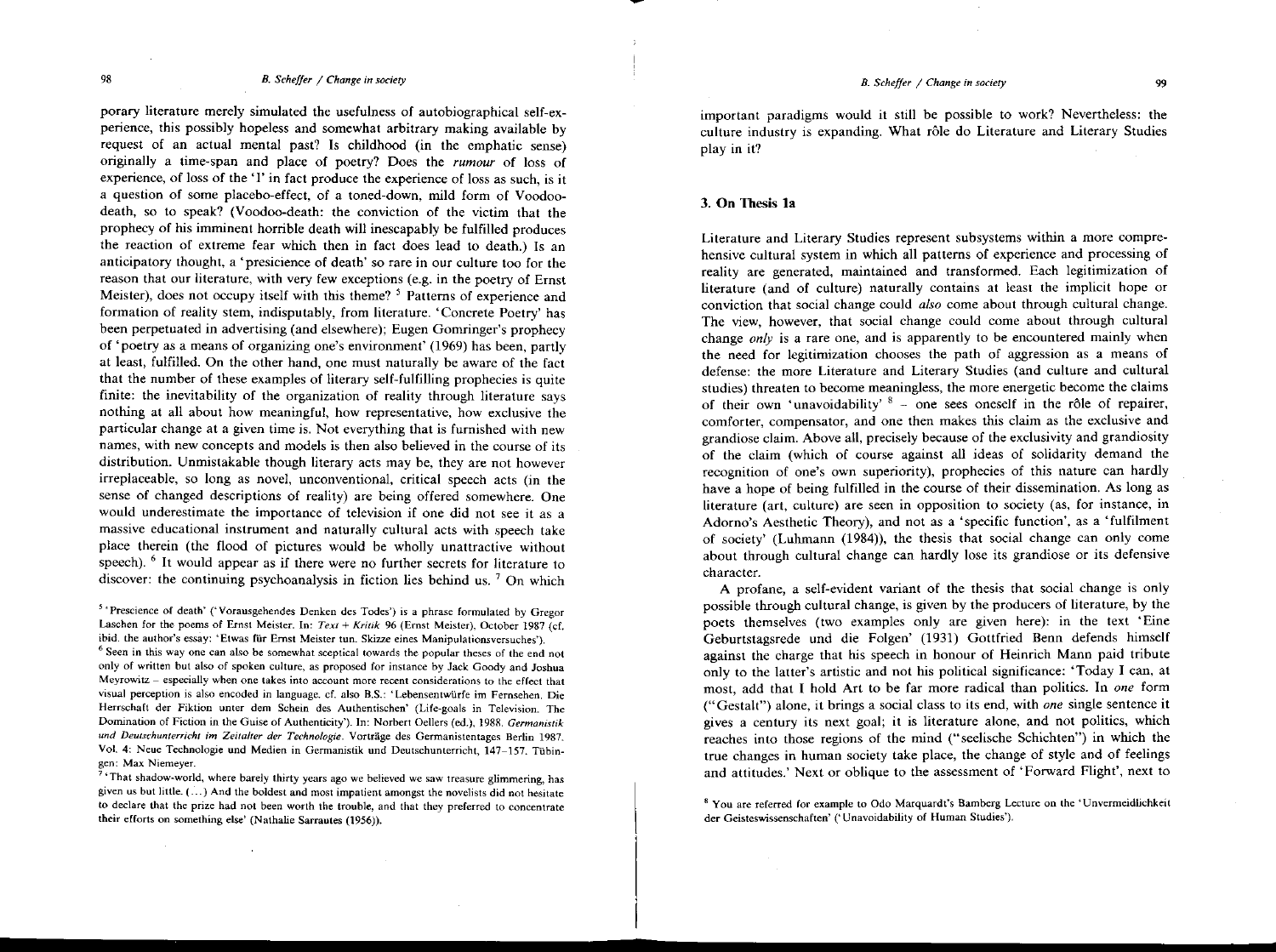or oblique to an exact critical and historical judgment, one finds an almost profane and unpretentious version of the theory that social change can only come about through cultural change. Benn does not claim that Art has any clearly visible, evidently superior effects; he merely maintains that Art is more radical, that it - 'cognitively' - reaches further forward and into deeper regions than politics. From this perspective, there is neither anything grandiose nor anything aggressive/defensive in Benn's claim that Art is the domain of 'the true change of human society', that is, of 'the change of style and of feelings and attitudes'. And amongst Benn's *Marginalien,* one finds, after all, the sentence: 'It is not wars that form history, but Art.' <sup>9</sup> The impression that this is a very risky statement should be countered with the impression that the statement is self-evident: not factual events form history, but rather the narrative constructions which give rise to them.

In Helmut Heißenbüttel's correspondence with Heinrich Vormweg, one finds the following consideration: 'That which I can imagine in words (that which I can hallucinate out of language) is capable of giving reality. My work, as such, even if there were no one to read it, could effect more change than all reactionary wars and all progressive protests' (1969: 65). Notwithstanding the fact that this consideration of Heißenbüttel's is debatable in the overall theoretical context of his work,  $10$  there would also seem to be a variant of the selfevident, or at least of the acceptable here: namely then when one regards not facts, not events, as forming reality, but instead the narrative constructions of language as doing so. And facts and events can only be perceived because such constructions of language make them possible at all.

What does Thesis 1 mean for Literature and Literary Studies? The profane, self-evident constructivist variant of the thesis undoubtedly speaks for the importance of literature, but only to a limited degree for its aesthetic characteristics. For when as a result of a newspaper article or an essay or even of a conversation  $-$  by daydreaming  $-$  one brings about changed cognitions or descriptions different form the conventional cognitions, then the aesthetic characteristics become somewhat peripheral. A society in which no one any

**9 In its entirety, Benn's note reads as follows:** *'The Eras.* **The Eras are determined by Art, the Eras are reckoned from the periods of styles. The era before the World Wars was determined by D'Annunzio's / /** *Fuoco,* **Wilde's** *Dorian Gray,* **Heinrich Mann's** *Die Gottinnen,* **Hofmannsthal's early verses, the pictures of the French impressionists, the music of Salome, Rodin's sculptures.**  From here, the problems entered the era, from here the problems submitted to the era - they were **in no way an expression of the era, but its creator. It is not wars that form history, but Art. A war ends after unspeakable destruction at regimental dinners and in the old-fashioned phrases of formal speeches; after destruction, which leads to nothing. Art too is renunciation, but a renunciation in which all is conceived.'** 

<sup>10</sup> cf. B.S.: 'Moderne Literatur läßt sich nicht länger sprachtheoretisch begründen. Helmut **HeiBenbiittels Theorie als Beispiel' ('Modern Literature can no longer be justified in terms of**  language theory. The example of Helmut Heißenbüttel's theory'). In: Merkur 40, July 1986, **565-577.** 

longer reads literature would undoubtedly be considerably different; but on the other hand, cultural change can take place without literature as well, but it cannot take place without a change in descriptions, without change in language. Literature can be seen as a dominating force in cultural competition for such 'descriptions'. Any further attempts to put literature 'beyond competition' would be unproductive. The use of literature should be specifically integrated in the overall context of the use of culture. Seen in this light, *Literary Studies must be Media Studies.<sup>11</sup>*

The modifications resulting from basic constructivistic assumptions about Literary Studies are modifications of method and content. The problems of legitimization, of responsibility, of tolerance in the work of Literary Studies become more acute when one takes the basic assumptions of constructivism as starting-point. The legitimization of work in the field of Literary Studies can hardly now be delegated to 'objective social conditions', nor to 'requirements of the discipline', nor to a ' the author wants...', nor to a ' the text shows...', 'the text proves...', 'the text requires...'. If one wants to describe how a text is constituted, one must be clear on the fact that what we observe and what we say about the observed is dependent upon what we have learned to observe and to say  $-$  in other words, the subjective creativity, the conventionality of the observer making Literary Studies, move into the centre of interpretative processes. Interpretations appear now as a kind of attempt at manipulation within the process of cultural convention and cultural change. The text no longer appears to be autonomous. Each reading merely reflects only that which happens in the mind of the individual recipient or of many recipients. The stimulus of cognitive operations (die Kommunikatbasis 'Text') in no way determines the overall result that each reading produces. One must admit that furthermore no stable central meaning endures through all times and for all groups of readers; that would be, in terms of hermeneutics, remains of a theological exegesis, which could rely upon a God-given central meaning of the text. Texts have no meanings, but meanings are attributed to them: this may indeed be individual, but nevertheless, also in the main conventional and consensual. And a standard observer would only guarantee the trivial building-blocks of a text, a substrate for the purpose, that one could call the 'basis of communication' ('Kommunikatbasis', cf. S.J. Schmidt). At best 'the text itself says only what one cannot do to it.

This does not mean, naturally, that either Literary Studies nor their subject should be rejected; however, the respective predecisions should become clear,

**<sup>1</sup> 1 The prominently supported view expressed several times at the 1987 Germanistics Conference in Berlin that the subject/object of Literatury Studies is the (literary) text (and nothing else), to be analyzed with the traditional methods, with the traditional pinch of integrity, with determination not to look aside, not to steal a glance at the media, to ignore Empirical Literary Studies because it excludes any change itself, this conception contradicts the aims considered here, as will be shown yet more clearly in the further course of this exposition.**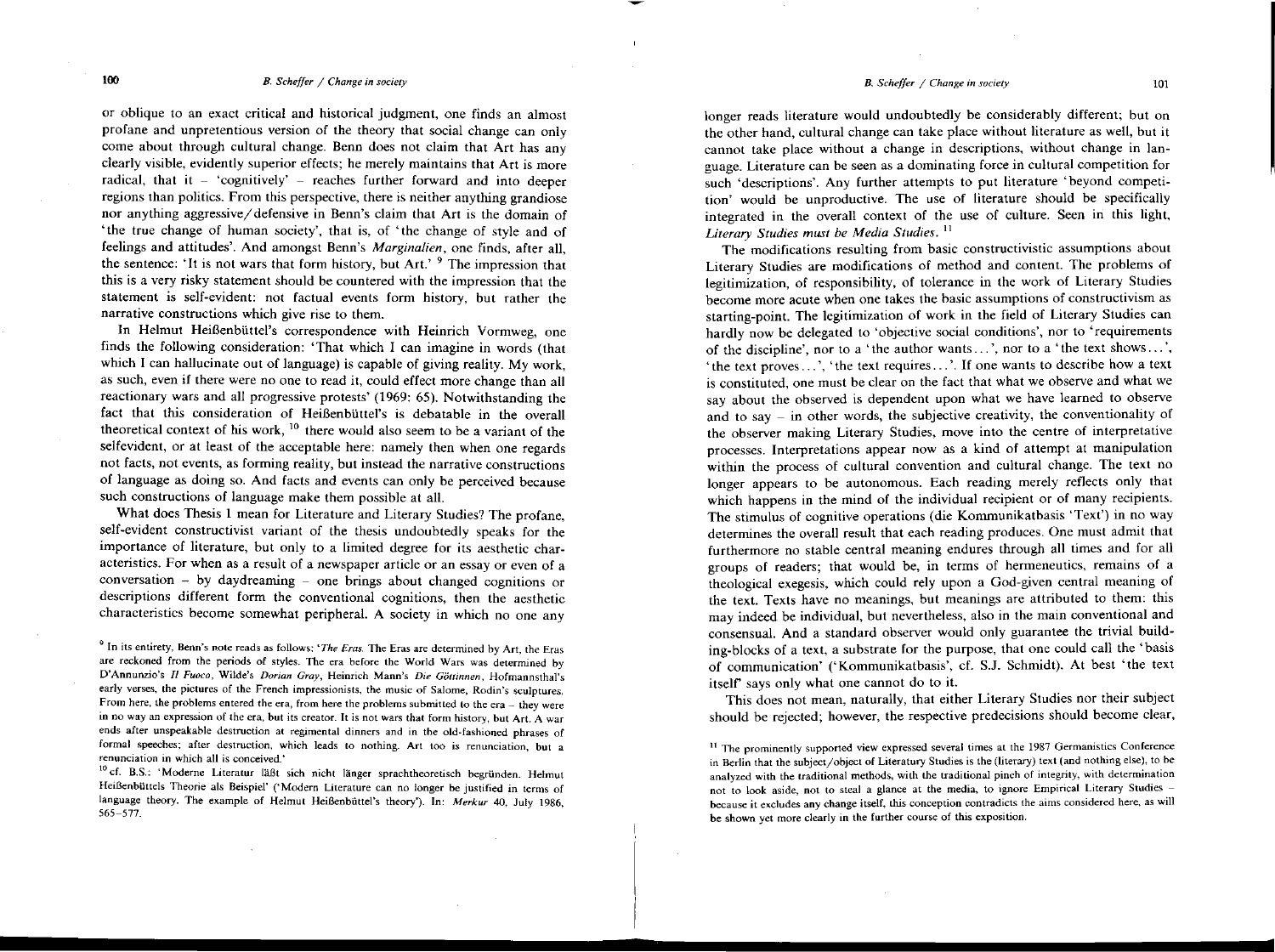as should the respective mechanisms by which a subject is generated and the results for the further processing. Literary Studies first create their subject, and the demands of the discipline are nothing other than the interests which unite the people who participate in these studies. The subject of a discipline and the methods of its creation and description can be changed in the course of cultural change.

It seems to me that one is faced with an intensified radical reception aesthetics, with a category of the 'external' opposed to the 'internal', opposed to the Rest-Werkimmanenz, opposed to the object-assumptions of contemporary reception-research. Naturally, this is not a plea for subjectivist Literary Studies, but rather for a well-grounded understanding of its 'subject-dependence' (see p. 94). The recipients or as I would prefer to say, the observers, cannot be prevented from asking what the text means. The accurate examination of a text should make its construction mechanisms clear to its readers. What we experience and observe when we read is our own, socialized, conventionalized, consensual but also individual reading behaviour and not an independent text, which would force a standardized, intersubjective (and therefore also a predictable) reading behaviour upon us. When we read, we find a specific new variant of our own experience, but not any independent message, nor any independent information.<sup>12</sup> Literary Studies should be concerned with the patterns of reality-construction and reality-organization, with cognition, with rules of construction, with descriptions - together with the understanding that these descriptions and their own meta-descriptions underlie the usual consumption of culture (with all its implications of using up): the reference to traditions and traditional behaviour is not only a means of elucidation, of clarification, but simultaneously a means of hiding alternatives.

## **4. On Thesis 2**

Cultural and social transformation result from active observation, in the sense of critical and individual actions outside conventional and consensual actionpatterns: through individual, independent, self-willed, through creative actions. This kind of observation cannot, per se, be an act which at the very beginning takes place in consensual, collective, conventional and communicative domains. With such a conception of the absolutely necessary isolated,

**1 2 Further details in B.S.: 'Die Welt und die Literatur im Kopf. Die endlos autobiographische Tatigkeit der Wahrnehmung ('World and Literature in the Head. The Infinite Autobiographical Act of Perception') (Postdoctoral thesis, to appear 1990 at Suhrkamp Taschenbuch Wissenschaft). Cf. Marcel Proust: 'In actual fact, every reader is, when he reads, a reader of himself. The novelist's work is thus merely a kind of optical instrument which the author hands to the reader so that he may recognize that in himself which he might perhaps otherwise never have beheld'** *{A la recherche du temps perdu).* 

 $\sim 10^{-1}$ 

 $\sim$ 

self-willed, creative, subjective observer, the problem falls away, how elitist, how arrogant authors, readers and literary theorists can or must be; for the duration of an observation at least, the observer's rôle is necessarily a distinct one; for others do not observe at the same time nor from this perspective; anyone who doesn't distance himself cannot observe anything either; anyone who only takes the popular view sees nothing at all; anyone who offers only the conventional, the conformist, can never have observed before. Creative action is, at least in the beginning, a 'non-communicative interaction' (Maturana (1982: 294)). Or to express it another way: individuality is essentially for observation; individuality is socially indispensable. Observations are prophecies (either to warn or to pacify). 'Observation' in the sense suggested here has little to do with mere observing, with registering or representing: 'Observation' means a striving for alternative observations, with changed constructions of reality; 'observation' refers to the basic impulse of cultural and social change. The at first fundamentally individual observation takes place under two conditions: through experiences outside the dynamic of one's own conventional social system (experiences with other cultures, experiences in other countries) and through reflections using language. Reflections using language are a form of observation: they reflect the conventional reality-constructing description. 'All we can do is to produce explanations through language - which reveal the mechanism by which a world is brought forth' (Maturana and Varela (1987: 260)). Reflections using language enable us 'to observe our own world, to describe our own position and the position of the other elements of our medium [our environment; B.S.]. (...) Reflections using language allow us to see the world in which we live and to consciously accept or reject it' (Maturana (1985: 12)).

Despotic régimes attempt to destroy the conditions of change in that they suppress observation. This is least successful in the domain of reflections using language (and incidentally, indicates at the same time the really dangerous rôle of literature in repressive systems as well). On the other hand, despotic regimes have to fight for cognition (and recognition): political systems justify themselves continuously in the media. Coup leaders occupy the press, radio and television, they bring the culture industry under their control (die 'BewuBtseins-Industrie' cf. Enzensberger (1962); in contrast, factories engaged in heavy industry are not occupied.

# **5. On Thesis 2a**

Literature and Literary Studies should intensify this type of observation: not only must literature itself continuously propagate new possibilities of actions, but also the discourse on literature could be intensified to an essayistic activity with constant innovation. If it seems right (as a result of biological theories of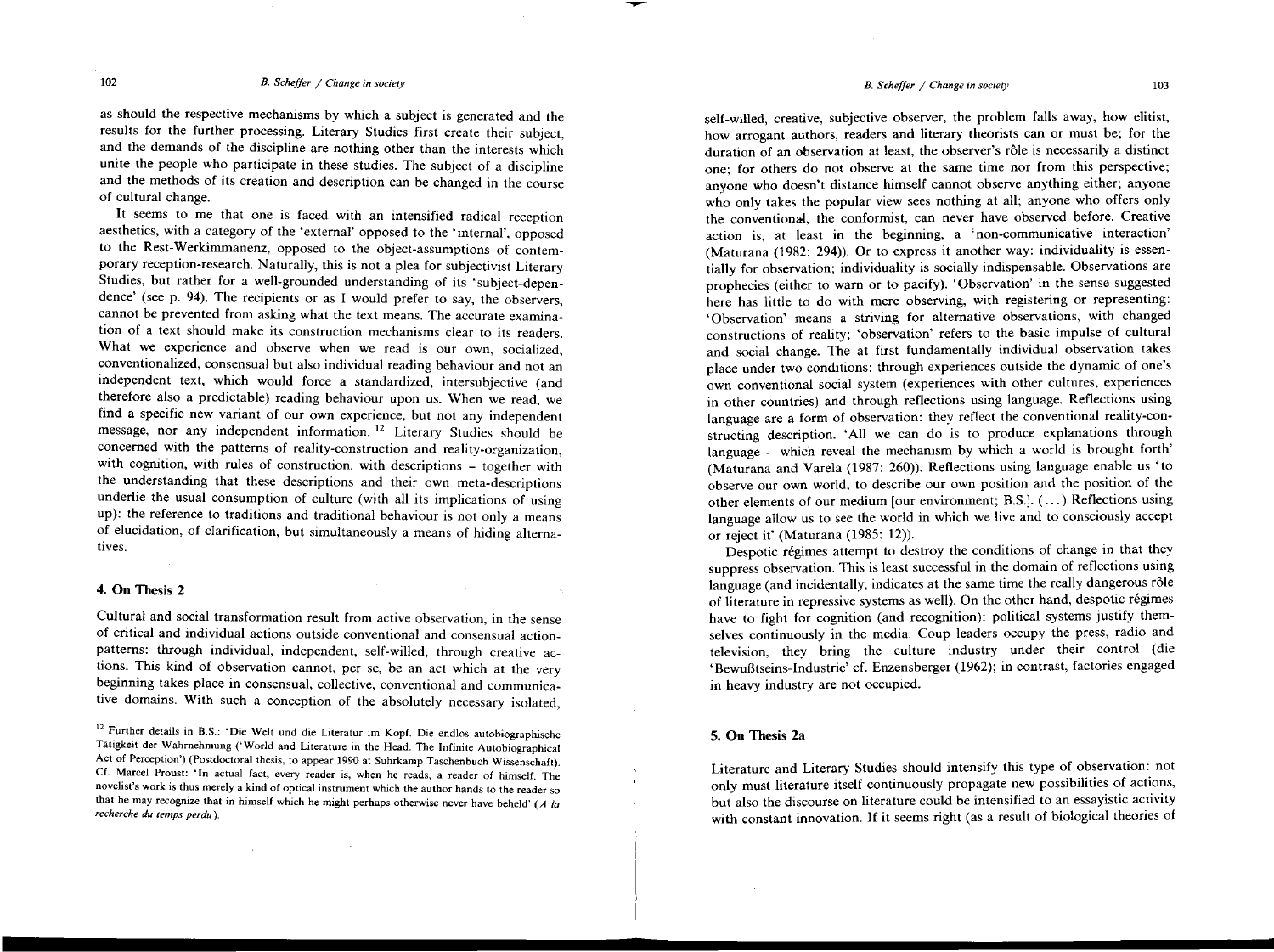cognition) *to link the development of a society not only to confirmation, but also to irritation, innovation, creativity, complexity, intellectual risk,* if in other words irritation represents a necessary component of realistic action, then the importance of irritating literature and irritating essays on literature is also strengthened. Literary Studies are indispensable insofar as they succeed in claiming an observer-rôle and an irritator-rôle: to carefully build up a rumour with texts about texts and above all, about constructions of reality, and to realize this rumour in the course of its distribution; *this would be a literaturemodel and a reception-model, and a model for science and essay as well, in terms of which Literary Studies would appear to be indispensable.* People engaged in Literary Studies would have to resolutely push through their rôle as observers and as essayists. So far, people engaged in Literary Studies usually wait until a literary expression of social problems and dangers has appeared and until, with the passing of a further decade, they can be entered as common-places without danger. In this respect at least, *the crisis in Literary Studies is by no means a problem of method, but instead a problem of criticism and of courage*  (why otherwise are novelists' and poets' essays and lectures on literature usually so much more attractive than our own work?). Cognition, rules of construction, descriptions of reality - these should be discussed, and in such a way as to both provoke and promote. Texts should be interpreted outside the conventional agreements usually offered. Only in talking about literature does literature start to have a presence; literary texts cannot speak for themselves.

To define more exactly what is meant here referred to 'essay' and 'essayistic', one can this time rely on traditional conceptions of the essay: *the over-hasty, the experimental character, the involvement in contradictions, even in untruths,* is propagated everywhere; preference is given to *forms of personal thought, irony and scepticism and also to emotion -* as the 'genesis of a theory' (Bense), as the precondition of changed concepts of cognition.  $1<sup>3</sup>$ 

The rôle of observer is always contradictory (and these contradictions can  $$ as the fate of the German essayists of the 20s shows - reach the proportions of a desperate dilemma): on the one hand, only one who withdraws and isolates himself can become observer, but on the other, the observer can only bring about cultural change if he succeeds in building up *new consensual* domains. Theses 4 and 4a deal with these contradictions.

# **6. On Thesis 3**

The basis of cultural change lies in the need for goal-orientated action and in the need to continuously define these goals. People are by no means

 $\sim 10^7$ 

reaction-machines, incapable of resistance. The effects of culture (and of the media) cannot be predicted solely on the basis of ideology-critical product analyses, as left-wing media criticism would have had us believe (only some ten years ago). *People live theories of life, live particular self-conceptions, modify or reject them.* Otherwise no capacity for control or self-control could ever be operationalized. In almost all of the newer psychological theories of personality, from George Kelly or Carl Rogers through to self-concept research, the basic assumption of goal-orientated cognitive behaviour is more or less explicitly taken as the starting-point. The central concept of Radical Constructivism is the concept of self-organization (Maturana's 'Autopoiesis'), behind which, in various modifications, lies the assumption that living systems are fundamentally and consistently goal-orientated (cf. for example von Glasersfeld (1987: 406)) and that cultural demands which arise in the domain of cognition can no longer be attributed solely to the deficiencies of the respective ruling social and political system - just as little as the resignation of someone who is seriously ill could be blamed solely on the hospital atmosphere (cf. Oswald Wiener (1983: 39)). The trend to goal-directed behaviour implies a need for orientation: people are searching for designs of life; the intellectually hopeless question as to the meaning of life is unavoidably posed (and practised); the question as to one's own proper life would be the starting and the finishing point not only of culture-reception, but of perception as such; would 'Utopia' be such a normal thing that the concept of 'Utopia' would lose its emphatic meaning? Which books achieve massive popularity: are they the instructions for proper living, for being happy, for the art of loving, the conquest of happiness, fairy-tale princes? Besides, adults have established their decisive designs of life and change them very little; cultural change takes place mostly in the younger generation.

## **7. On Thesis 3a**

Literature and Literary Studies function in the context of this goal-orientation and goal-definition. Perception in general and thereby naturally the reception of literature (or of film and television as well) is basically subject-dependent and relates to the respective recipient's own life. Reception by way of identification is not just one of many possible forms of reception, but rather is the only possible one, initially at least. Later, through self-observation, through meta-cognition, perhaps through practising the difference between fiction and non-fiction, techniques of distancing and critique may follow. <sup>14</sup> But basically, perception (reading or watching television) can be understood as a kind of

**1 4 Cf. the article mentioned in fn. 5.** 

**<sup>1</sup> 3 An overview of older conceptions of the essay is to be found in the introductory articles by Hermann Grimm, Georg Lukacs, Max Bense and Theodor W. Adorno in the collection of German essays edited by Ludwig Rohner (Munich 1972).**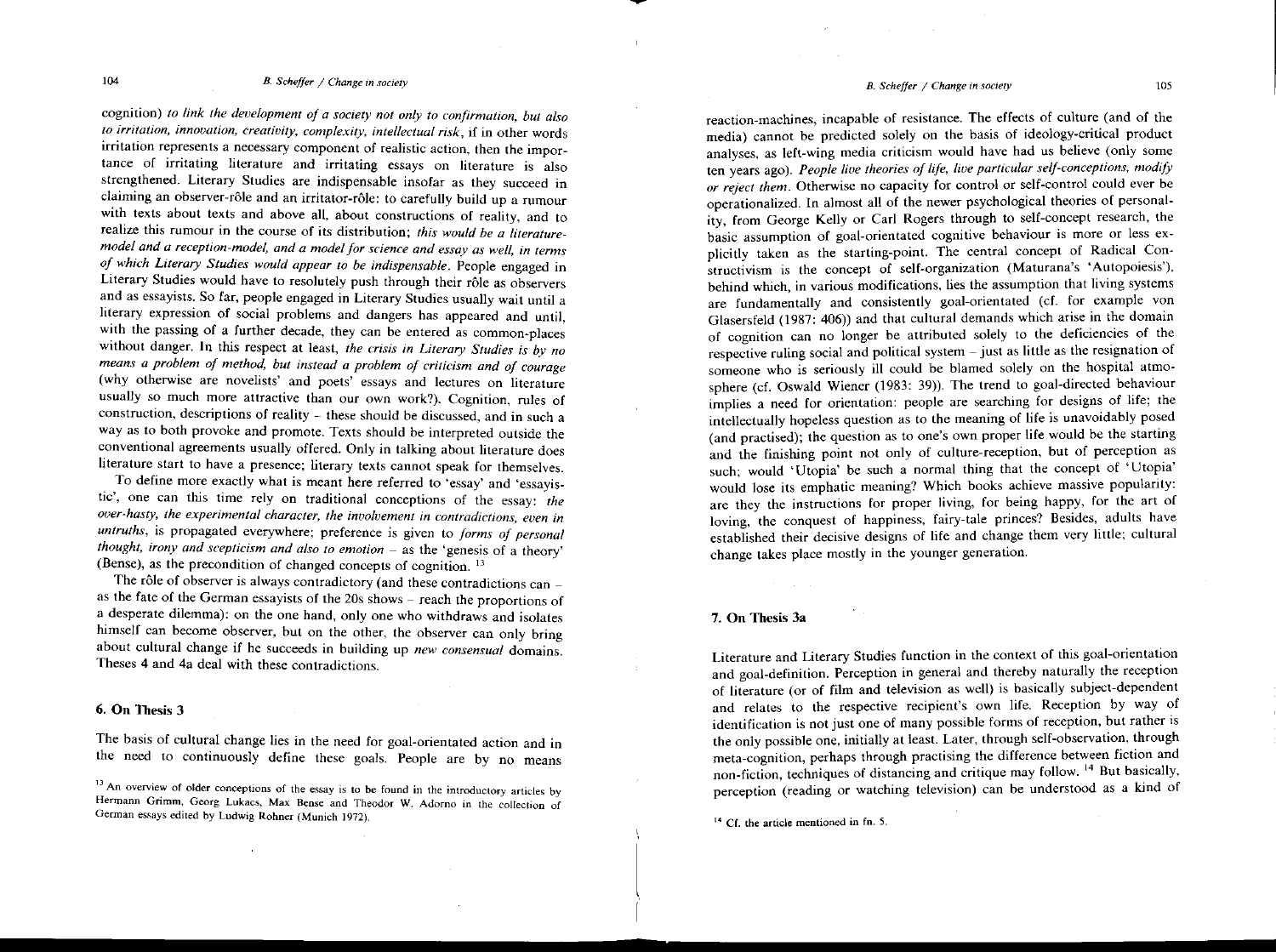nonwritten autobiographical occupation, <sup>15</sup> or, as Gerd Henniger has written in connection with something else, 'of all (hi-)stories, there is only one, which actually exists; each one writes it, in that she or he lives, through all that she or he does or leaves undone. This is the real, the concrete novel'. <sup>16</sup> The reader or viewer thus tells her or himself the phenomena which she or he seems merely to register. The *emotional constituent,* ignored to some extent in Literary Studies, comes into play. Readers always meet, to some extent, only themselves; television viewers always see, to some extent, only themselves.

One should not see this as simply meaning that one rides alongside as the eighth man of the 'Magnificent Seven' - or perhaps one actually does? Perhaps this is in fact where the thrill of reading or watching TV actually lies? One's pulse quickens when the TV quiz participant makes a fool of himself; such reactions are, in the heat of the moment, difficult to control. The end of a film in a cinema is like waking from one reality into another (especially after the 'riding alongside').

# **8. On Thesis 4**

Observation leads to cultural and social change when, as a result of observation, new domains and new forms of social and cultural praxis, that is, of new consensual and conventional domains, are created. To act in consensual and conventional domains describes at the same time the mode in which science operates. Observation is initially uncommunicative (see above, p. 102), but observation can, in the long run, only bring about cultural and social change when new consensual and conventional domains are created in communicative interaction; and at the same time one would have to concede that rational discourse is not the only (and often not even the most helpful) means of producing new consensual domains: cultural change can result from 'aesthetic' temptation (unfortunately, it can be a mean, 'kitschy' temptation as well). Successful criticism must not only be rational, it must also be emotionally or even 'erotically' attractive. The success of Gunter Wallraff's book *Ganz unten*  rests largely upon its being an account of personal suffering, with which many readers identify on an emotional level; a purely factual account of worker-ex-

 $\sim$ 

 $\sim 10^{-1}$ 

**1 6 Gerd Henniger writes in his foreword to Phillippe Sollers' novel** *Drama:* **'Of all (hi-)stories, there is only one which actually exists; everyone writes it, in that she or he lives, through all that she or he does or leaves undone; this is the real, the concrete novel. Man, that lucid animal, dwells in a (hi-)story which he continually generates himself; but he is also lived by his (hi-)story, is its inevitable product. Whilst he, as if from within and like that writing which inscribes itself upon the cinema screen develops his admirable or banal text (who writes, who traces on this white page which one could call the background of life?) he reflects the text from the outside, so to speak, in his thinking' (1968: 5).** 

ploitation, particularly since the occurrence as such could hardly be suprising, would have achieved correspondingly little. 'Reason explains, but like and dislike command. (...) This is why our problems as social human beings are not technological, they are ethical' (Maturana (1980: 23)). On the basis of their postulate that the human nervous system is a closed one, constructivists reason that there is, strictly speaking, also no transfer of information through language; no instructive information is transferred, but merely impulses which generate information in the respective recipient's cognitive system. In this model, 'communication in no way comprises a transfer of products or knowledge from one system to another, but is based on the reorientation of a system's processes - in the domain of cognition or of the mind - by the self-presentation of another system and its own processes. (...) Communication is not giving, it is a presentation of the self, one's own life, which evokes corresponding life-processes in another. This is the way in which entities, living systems, communicate with each other' (Jantsch (1982: 280)).

*Empirical science means acting in consensual domains. Empirical science is never validated through facts,* but instead science is validated through strict and binding rules of method. 'Science is not an area of objective knowledge and reason, it is an area of subject-dependent knowledge and reason, defined through a method which lays down the characteristics of the one who has this knowledge and reason. In other words, the validity of scientific knowledge depends on its methodology, which determines the cultural uniformity of the observer, and not on the reflection of an objective reality' (Maturana (1982: 309)). The observer's characteristics determine the nature of the observations possible for him. 'Besides, since only those statements which we as observers generate with the help of scientific method are scientific statements, it usually escapes us that science is necessarily a domain of socially accepted operational statements, a domain which is validated by a process defined by that very standard observer who can carry out the operations necessary for the generation of these statements. (...) As observers, we usually tacitly presuppose the existence of the observer, and since we thus simultaneously impute his universality, we ascribe many of the invariant characteristics of our own descriptions to a reality as if this reality were ontologically objective and independent of us; but these descriptions must be strictly related to the standard observer. The power of science however depends upon its subject dependence, for it is precisely this which enables us to master the domain of action in which we exist' (Maturana (1982: 237)). There is no science which has a subject/object independent of its own operations.

## **9. On Thesis 4a**

 $\bar{1}$ 

 $\mathbf{I}$ 

Literary Studies (as a cultural science) should proceed empirically and have an orientation towards practical application. Essayistic observations and em-

**<sup>1</sup> 5 For more detail see B.S.; cf. fn. 11.**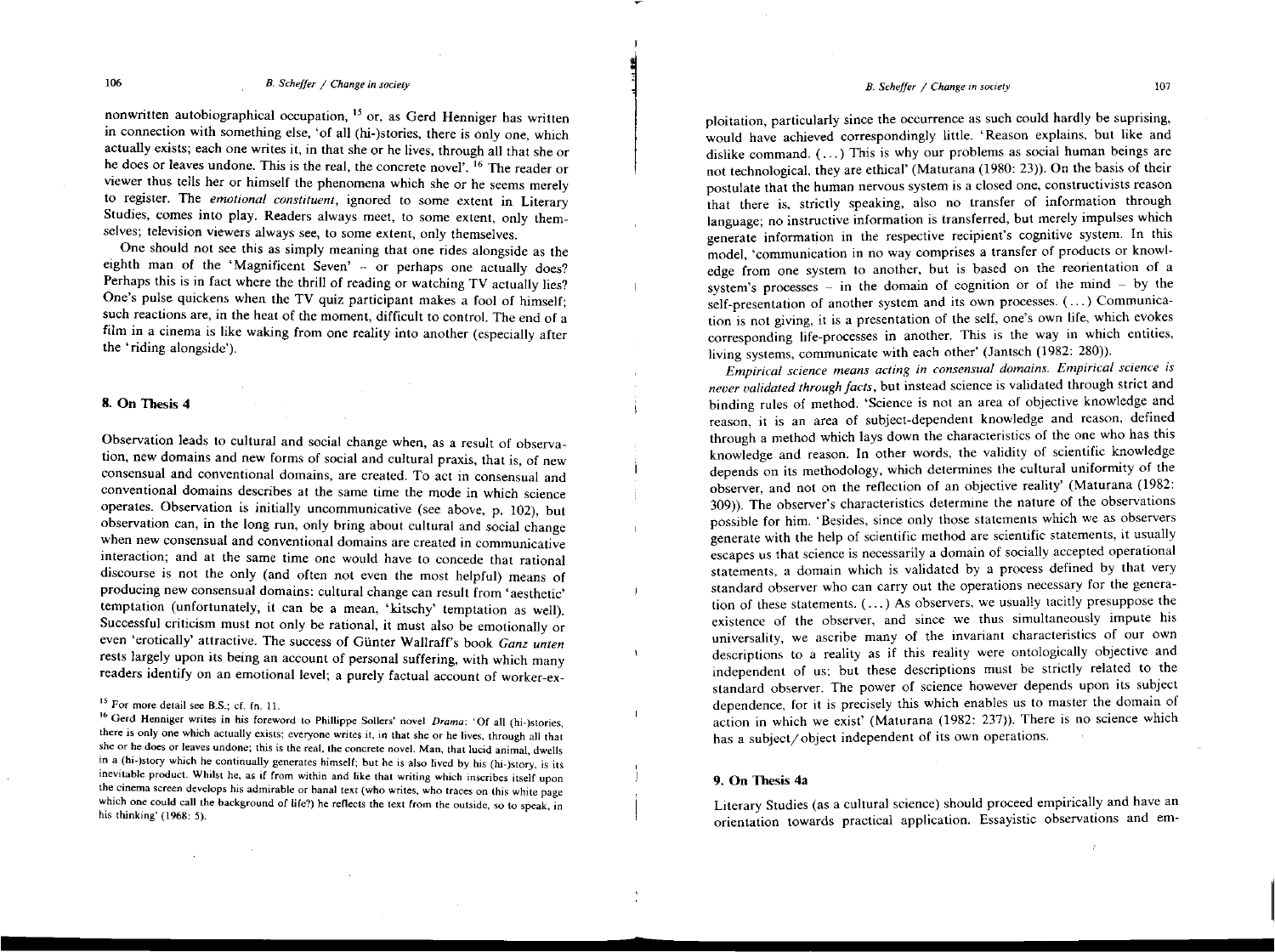pirical modes of procedure in Literary Studies are attempts at manipulation (see above, p. 104); the point is to supply a public with old and new interpretations of literature. However, Literary Studies are prevented from playing an effective rôle at present by the fact that they seldom operate empirically. Science undoubtedly has an influence on social and cultural change, and accordingly, the results of empirical research have a relatively great power of persuasion in the present dominant cultural situation as a whole (persuasion, that is, with regard to public recognition, research financing, jobs, promotion of culture); admittedly there are also better reasons to be given for empirical Literary Studies than tactical reasons: production and reception of literature can only be completely explained insofar as one sees them as a consensus problem, as a (limited) group matter, as a (limited) community experience. The aims of the production and reception of literature are to find allies for specific prophecies, for changed constructions of reality.

 $\pm$ 

In an essay, it is highly desirable to construct a creative, a largely ' uncommunicative', a super-reader above consensus, an illusion - precisely in order to set observations, prophecies in motion, to bring about cultural change. In empirical studies it is, however, clear that the effects claimed to take place in essayistic reception of this kind - like for instance knowledge and reason, self-awareness, giving meaning to life, imaginative exercise, irritation and will to change - differ considerably from empirically demonstrable effects of the general use of literature; as a result of empirical studies, everything seems much less dramatic and important, and it becomes apparent that reading literature is not at all dissimilar to any normal hobby.  $17$  The application of empirical methods suggests (in full agreement with the basic assumptions of constructivism) that the difference between fiction and non-fiction (between art and reality) in reception-behaviour is by no means of major significance for reception; rather, one gains the impression that something must be wrong with the theory of fiction itself.  $18 \cdot$  We need a conception of Empirical Literary Studies which represents a non-positivist empirical concept; one which changes over from the objectifying of the literary text to a processual literature system, and which allows itself to be led by non-scientistical notions of the scientific

<sup>17</sup> Of course, such indications of 'modest' effects of this kind could also be caused by the type of **empirical proof itself, but on the other hand, Empirical Literary Studies share this 'shortcoming' with all other domains of empirical science. I am, moreover, also sceptical about certain thoughts of Viehoffs (1987) in connection with Empirical Literary Studies, in which he claims that in dealing with literature imaginative power is essential, not only accidental. Although I also believe that the meaning of literature can, briefly, be summed up in the formula 'One who hasn't the power to dream, hasn't the courage to fight', nevertheless I believe that this kind of dreaming can also be practised in any more or less successful piece of journalistic reporting and the differentiation between the accidental and the essential would thus be hardly less slight. Empirical studies on reception would have to examine precisely such assumptions as these.** 

**1 8 Cf. the article mentioned in fn. 5.** 

action: one which, in a word, tries to think in a more complex and variable way than other variants of Literary Studies, and which thus accepts meaningful standards of rational argument' (S.J. Schmidt (1985: 119)). From this position, Schmidt also dismisses the 'New Irrationality' of Deconstructivism, Post-Modernism, Post-Histoire and similar contemporary phenomena.

The relationship between essayistic observation and empirical mode of procedure is thus presented as follows: the essayistic observation stands in complementary and preparatory relation to the rational procedure of empirical science. Where this type of essay is lacking, there is the danger that one gets nothing more than a mass of data out of the empirical procedure. *Essayistic observation is essential for theory-formulation and hypothesis-formulation;* we need the essayistic, the over-hasty, the exaggerating, the risky, the self-willed, the intelligent, the creative, the non-intersubjective thinking - complementary to the respective empirical knowledge. We cannot expect that empirical majorities immediately observe all important things at once. Anyone who disagrees with this would destroy the inevitable, subjective and risky start, the situation from which science and criticism begin: with *Interpretation.* Considering *new forms of Interpretation* I equate Interpretation with initial observation and hypothesis-formulation, with theory construction. *In this form Interpretation is a necessary condition even for Empirical Studies of Literature.* The indispensability of a discipline is dependent on competence and on recognised expert-rôles. On what are literary theorists experts, in which areas of responsibility are literary theorists competent and can they be considered indispensable? We promote Literature? Do we? We administrate Literature? This is more likely. I cannot assemble the current arguments and counter-arguments connected with the problem of application here. <sup>19</sup> Therefore, I restrict myself to this remark: the problem of application, the marketability of Literature and Literary Studies is hardly to be solved by trying to further represent the significance of Literature and Literary Studies in terms of proclamations of their indispensable uselessness. Media Paedagogics has, for example, already partly found answers to questions of critical media praxis which Literary Studies - hardly less responsible - have not yet so much as asked. A discipline will be able to claim competent planning insomuch as it can produce empirically substantiated results, which call for a change in praxis. In many areas products which had not until then been needed have more or less created a market for themselves - they have made themselves indispensable in the course of a self-fulfilling prophecy's being fulfilled. The principle division between the natural and human sciences and the corresponding claim that two cultures exist are (at least in the constructivist view) little other than dogmas.

<sup>19</sup> The discussion which most closely corresponds to my own conception of an 'Applied Literary Studies' is to be found in the 1986 NIKOL publication.